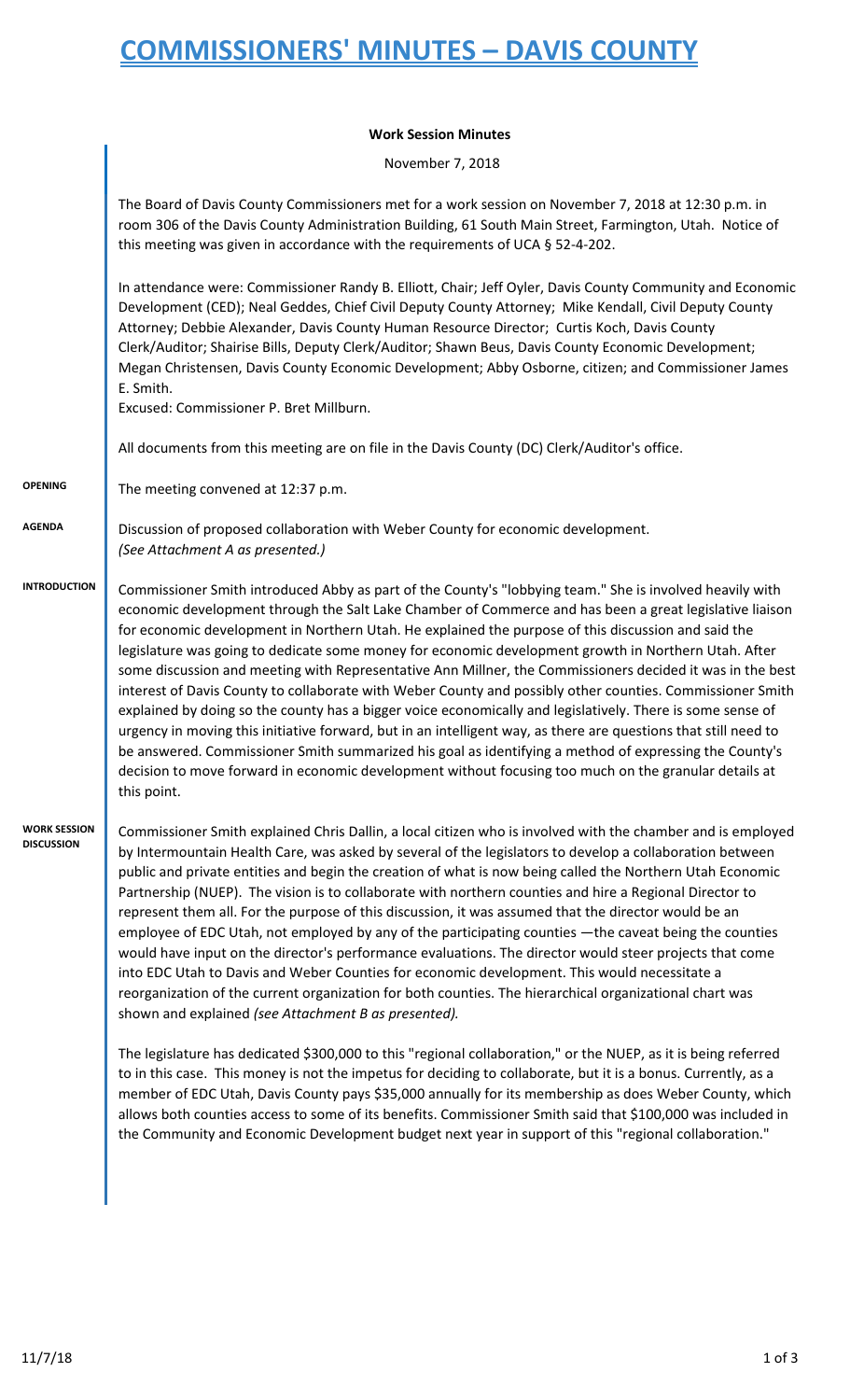## **COMMISSIONERS' MINUTES – DAVIS COUNTY**

Abby drafted a proposed sample Interlocal Agreement. Commissioner Smith said instead of an Interlocal Agreement right now it may be best to draw up a Memorandum of Understanding or a Letter of Intent stating the County's intent to move forward in economic development activities with its sister counties. With the help of the County's Attorneys, this would then be approved in Commission meeting, and only later would the specific structure be created.

Abby added the impetus to the Interlocal Agreement is to get the County on the right foot, and because of the Interlocal Agreement the Request for Proposal (RFP) could be made together with Weber County. She said the details were not as important in the Interlocal Agreement as they are in the RFP. Her advice to Weber and Davis is to start with the Interlocal Agreement unless legally it does not need to happen. She said by doing this, would show the legislature that the County is serious about collaboration; otherwise, the money may be pulled back from this legislative session. Neal asked if a Letter of Intent is sufficient to show progress, or if it has to be an Interlocal Agreement. There were questions about what would be appropriate to show progress and how best to minimize the risk without intending to derail the progress. There was no clear answer of what would be most effective. Abby strongly suggested to do a RFP.

Shawn said this will help economic development in the County and the primary focuses are workforce development and housing affordability. He would like Davis County's Economic Development Department to be included in the process moving forward.

Commissioner Smith said the partnership would create more unification and make the county stronger as a whole. Shawn said it makes sense to do this since the counties are joined regionally in other areas. There were numerous questions about how the County is going to contract an organization and how this goes into an Interlocal Agreement while maintaining civility and still being collaborative.

Abby pointed out that pages three and four of the handout were only a vision that created more bureaucracy led by the private sector. Curtis asked why the County doesn't just contribute financially instead of "trying to serve two masters." Deb was initially told the director would be a County employee. She explained the challenge is going to be hiring someone who is non-competing between the counties. Curtis said if you really want collaboration, have one regional economic organization. Neal asked if the fundamental need is to collaborate, or the need for the expertise. He said failure comes when there is no agreed-upon negotiating method of the scope then how to mitigate any challenges that may arise. Conceptualization is key to making this collaboration work. Abby said the fundamental needs are for both collaboration and expertise.

Deb said there will always be competing interests and thats where the problems will come. Neal gave input on why the structure of the agreement is so important. When Neal talked to Weber County's attorney and raised these issues with them about collaboration, they indicated they had not even thought of that. He added that if you don't know what the end goal is you can't craft an agreement that will lead to success. Mike asked how the regional director would assist in the process beyond what the counties can already do for themselves. He talked about the power of one, with no competing interests. It was suggested that the real solution is not a regional director but an agreement to not withhold any contacts from one another.

Shawn suggested three solutions to consider: an Interlocal Collaboration Agreement; a consultant; or a stand-up organization that does the economic development. Mike gave examples of other structural concepts to consider. He asked what really is on the table for discussion. Curtis suggested a United Association of Counties (UAC) model. Commissioner Smith said what he visualizes is a somewhat loosely organized collaborative effort with firm leadership.

Commissioner Smith said with the help of the attorneys there are multiple ways to draft a proposal. Curtis went on record to say he does not like the Convention and Visitors Bureau (CVB) model. Shawn took to the white board and listed the suggested options as they were discussed in more open dialogue.